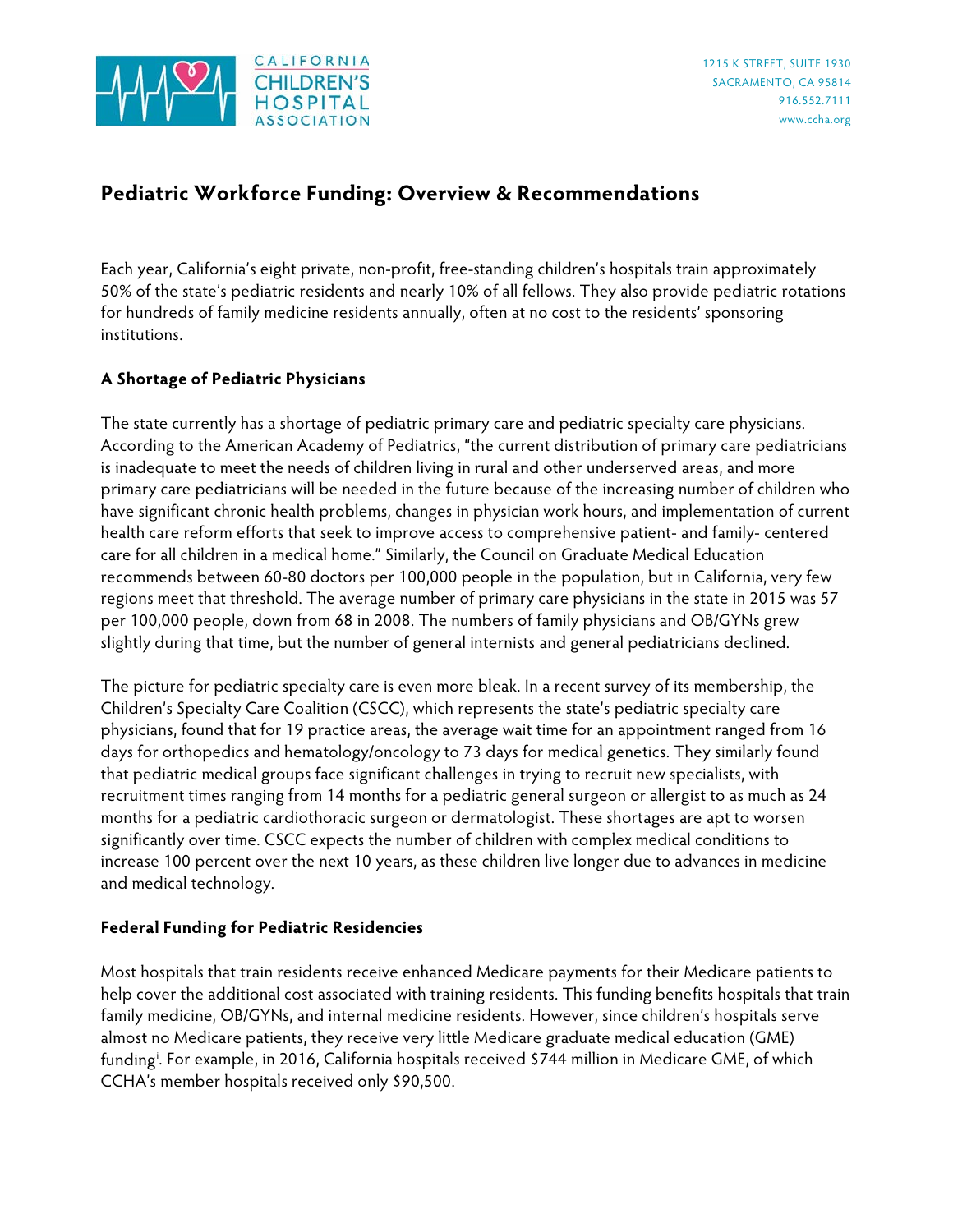The federal government does have a special GME program for children's hospitals (CHGME), but that program provides significantly less reimbursement per residency slot than Medicare does. In fact, the average CHGME payment per full-time equivalent resident represents less than 60% of what Medicare GME provides to support training in adult teaching hospitals.

CCHA's eligible member hospitals received \$37.4 million in federal CHGME funding in 2016, 4.8% of all federal GME funding that went to California hospitals that year. Residency slots cost a minimum of \$100,000 per year to offer. This means that the federal government is funding approximately 7,400 residents a year at Medicare hospitals while only funding around 280 residencies at children's hospitals. Meanwhile, children make up nearly a quarter of the population, and over half of them are enrolled in the state's Medi-Cal program.

In addition, unlike Medicare GME, CHGME requires an annual budget appropriation from Congress, meaning that children's hospitals are never sure whether sufficient funding will be available to continue their programs from year to year. Trainees in children's hospitals can lose their positions if there is a decrease in the appropriation for CHGME, which has happened 5 times since 2000.

### **State Funding for Pediatric Residencies**

### The Song Brown Program

California currently has two main GME programs. The oldest of the two is the Song Brown program, which was established in 1973 to expand the primary care workforce in areas of unmet need around the state. The program originally focused on family medicine residencies, but was expanded to include pediatrics, internal medicine, and obstetrics and gynecology in 2014. This program relies on annual appropriations as part of the state budget process. In 2017, state lawmakers significantly expanded the program with an allocation of \$100 million spread over three years. This funding will run out after the 2019-20 fiscal year unless it is extended as part of the 2020 budget agreement.

Unfortunately, at the same time as overall funding for the Song Brown program has gone up in recent years, pediatric residency programs have been receiving a significantly smaller share of the available funding. In 2015 and 2016, for example, pediatric residency programs received at least 30% of the available funding each year, but since then, they have received just 4% of the available funding, or approximately \$1 million per year. This shift reflects a recent policy change made by OSHPD in the methodology for awarding these grants. In late 2017, the California Healthcare Workforce Policy Commission, which reviews funding applications and makes recommendations to OSHPD's Director about how to award Song Brown grants, recommended changes to the Song Brown program application that caused pediatric programs to score lower than family medicine programs. The rationale for the change was that family medicine physicians all go on to practice in primary care, which is the focus of the Song Brown program, while approximately half of all pediatricians go on to specialize. However, given how little funding the Song Brown program gives to any one residency program, it never comes close to funding even half the slots at the state's smaller pediatric residency programs, and thus is at little risk of funding pediatric specialist training. Furthermore, there are ways to target GME grants to pediatric programs that focus on training pediatricians for primary care placements rather than excluding pediatric programs altogether.

Notably, if pediatric residency programs had received a similar percentage of the dollars in this round as they did in earlier rounds, they would have received over \$9 million. Pediatric programs also received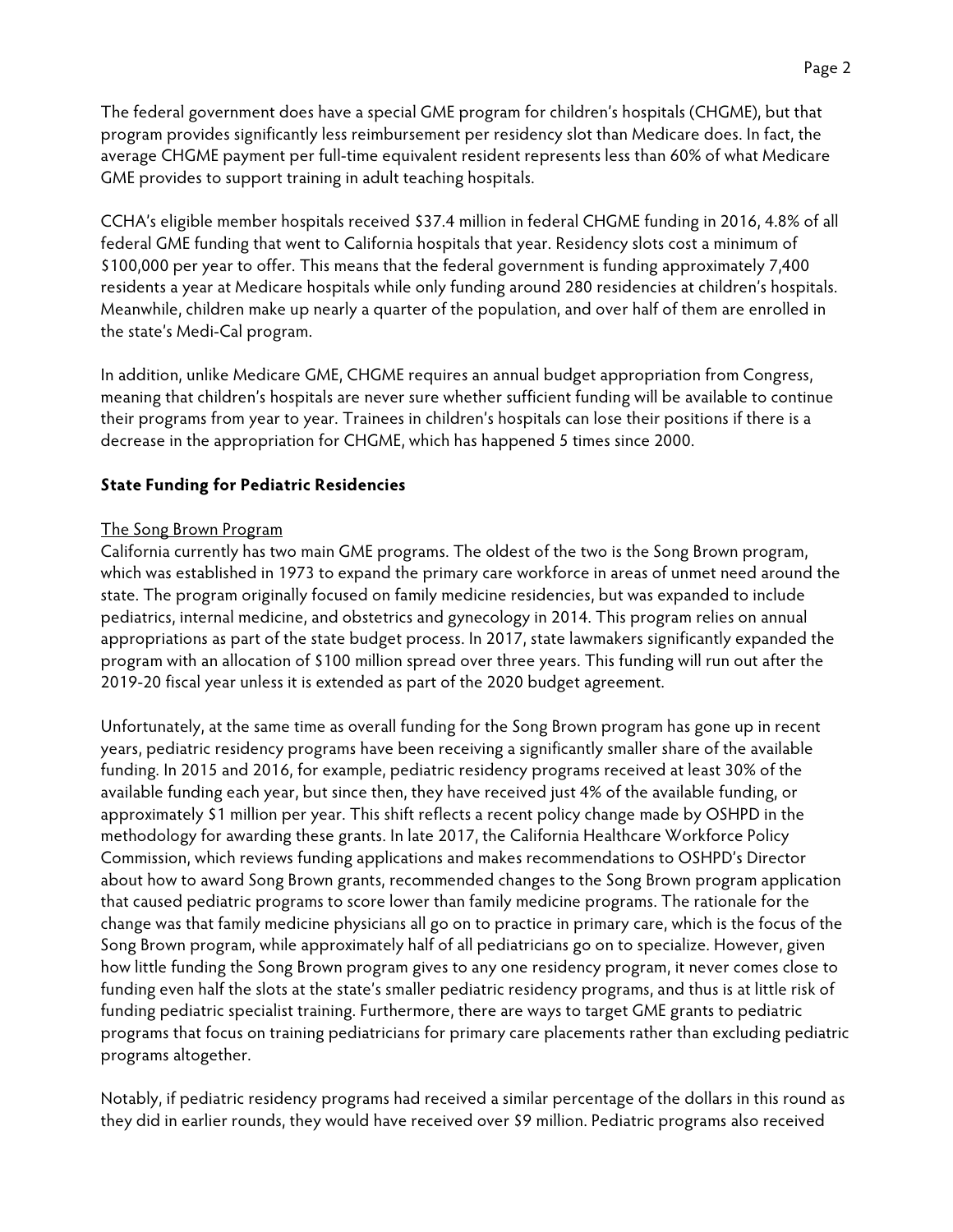smaller average grants than they did in earlier funding rounds, and significantly less than the average grant amount awarded to non-pediatric programs in this funding round.

In addition, not all children's hospitals receive Song Brown funding despite the significant role they play in training pediatricians. For example, a number of them score lower on the application because they are not located in medically underserved areas (MUAs), they do not serve large enough medically underserved populations, (MUPs) or they are not located in a primary care shortage area (PCSA). These requirements of the program pose a larger barrier to pediatric residency programs, because there are fewer of these programs, each teaching a larger share of the overall pool of residents than is the case for residency programs in the other 3 primary care program types. As a result, when a few pediatric programs miss out on funding due to their location and patient mix, a significant share of all pediatric slots go unfunded, but the same is not true for family medicine, internal medicine and obstetrics and gynecology programs.

# Proposition 56 and Physicians for a Healthy California

In November 2016, California voters approved Proposition 56, which increased the tax on tobacco products and established an equivalent tax on e-cigarettes and other vaping products. The revenue generated by this tax increase is largely dedicated to increasing payments to Medi-Cal providers, but the measure also set aside \$40 million each year<sup>[ii](#page-3-1)</sup> for GME. It directed those funds to the University of California (UC), but also indicated that all federally accredited allopathic and osteopathic residency programs in the state are eligible for the funds. The UC subsequently entered into a memorandum of understanding (MOU) with the California Medical Association (CMA), placing the CMA's foundation, Physicians for a Healthy California, in charge of developing a distribution methodology and application process for the funds. The MOU also established a 15-member advisory council, on which CCHA has a seat, and a 5-person board that makes final decisions about grant awards each year.

Like the Song Brown program, the Proposition 56 GME program is focused on increasing the number of primary care physicians in the state in the four primary care specialty areas of pediatrics, internal medicine, family medicine, and obstetrics and gynecology. However, it also provides funding for emergency medicine residents. This program also differs from Song Brown in that its advisory committee has chosen to set aside specific pots of money for each of the five specialties to ensure that none are disadvantaged in the application process. In the first year of the program, for example, each of the five residency types received 20% of the available funding, or approximately \$8 million. In year two, based on the variation in demand among applicant types in year one, the advisory council recommended a change in that distribution allocation. As a result, in 2019, family medicine residency programs will receive approximately \$9.5 million, pediatrics, internal medicine and emergency medicine programs will each receive approximately \$7.6 million, and obstetrics and gynecology programs will receive \$5.7 million.

It is worth noting that in its first year, the program received \$174 million in requests – over four times the available funding.

### **Conclusion & Recommendations**

Residency slots cost over \$150,000 per year to provide. The federal government is funding approximately 7,400 residents a year at Medicare hospitals while only funding around 280 residencies at